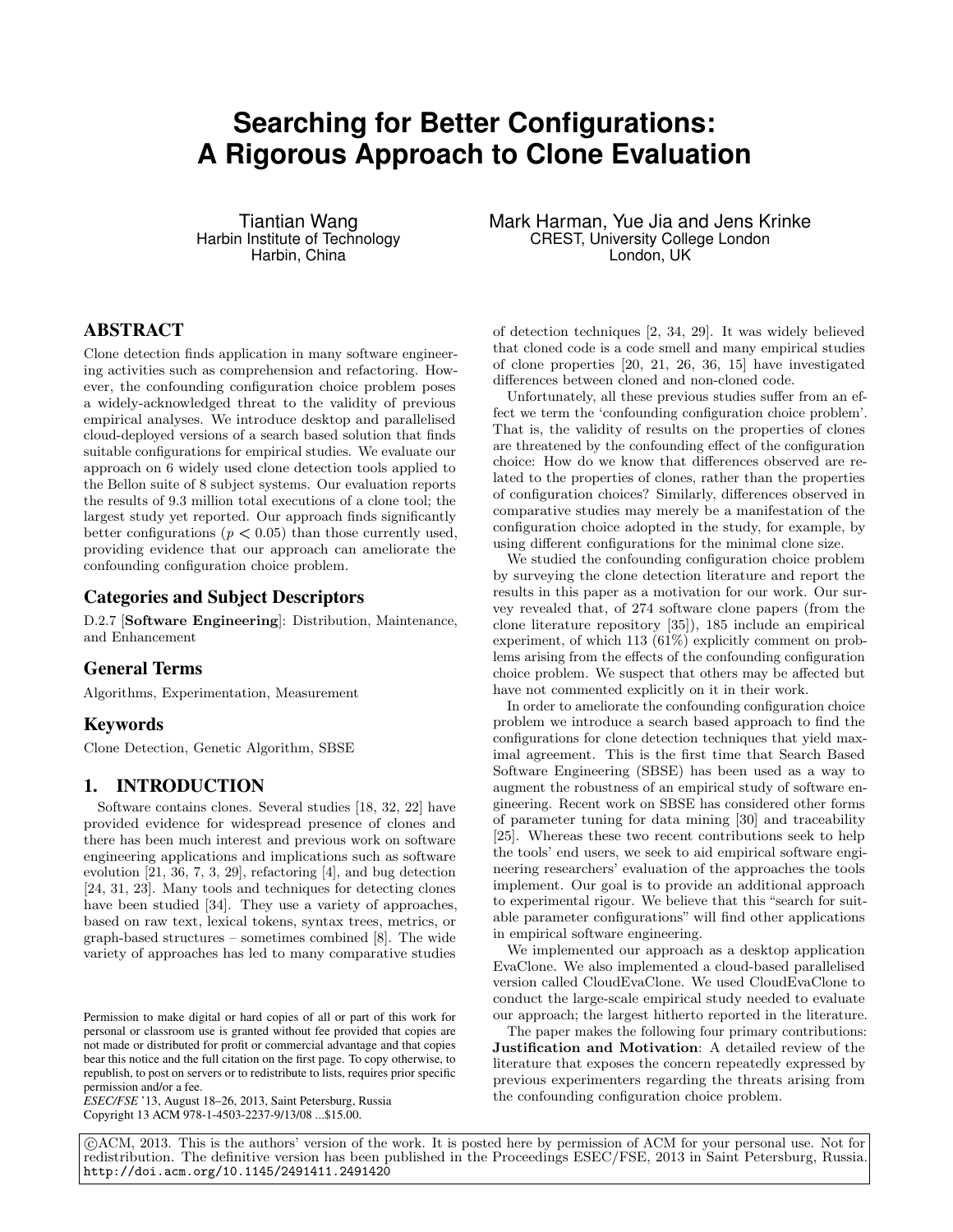EvaClone and CloudEvaClone: Desktop and cloud-based implementations of our search based solution to the confounding configuration choice problem on which we report and which we make available to the research community.

Empirical Evaluation: An empirical study, the results of which show that (1) Default configurations perform poorly as a choice of configuration for clone experiments. (2) Our approach produces significantly better configurations, thereby reducing the confounding configuration choice problem.

Optimised Configurations: The configurations found in the empirical evaluation can be used for future agreementbased clone evaluations without running EvaClone.

Actionable Findings: Failure to consider confounding configurations compromises the scientific findings of empirical studies of clone detection. Future studies of clones can use (Cloud)EvaClone to find appropriate configurations.

The rest of the paper is organised as follows: Section 2 presents a focussed review of empirical clone studies, demonstrating the importance of the confounding configuration problem and the need to cater for confounding effects in clone tool 'agreement studies'. Section 3 introduces the Eva-Clone tool and its cloud-virtualised sister CloudEvaClone. Section 4 describes the experimental methodology we adopt for our empirical study of CloudEvaClone applied to the clone detection agreement problem. Section 5 presents and discusses the empirical study and Section 6 concludes.

## 2. BACKGROUND AND MOTIVATION

The motivation for our work is that there is a problem at the very heart of the way in which clone evaluation has taken place in the literature; the configurations adopted are often arbitrary or unspecified, yet configuration choices have a significant impact on the behaviour of the tools compared. The scientific justification for our claim rests on two kinds of evidence: a detailed review of the literature and the presentation of empirical evidence that configuration choices can lead to significantly different results. In this section we summarise the results of the literature review. The remainder of the paper is concerned with the evidence that the configurations have a significant impact on behaviour and the introduction of our approach to overcome the difficulties that this imposes on any attempt at rigorous empirical evaluation.

We reviewed the 274 papers on clone analysis, management, and detection, available at the time of writing in the widelyused clone literature repository [35]. Among these 274 papers, we found that 89 papers have no empirical study of clone detection behaviour, so our analysis focused on the remaining 185 papers, all of which include an empirical study concerning at least one code clone detection tool. Among these 185 papers, 113 (61%) report that the experimenters are aware that tool configuration (parameter selection and threshold settings) may have affected the results reported in the paper. In particular, among the 57 papers that contain a specific section discussing 'threats to validity', 75% of these (43 papers) consider this a problem that needs to be taken into account. This provides evidence that the research community recognises the problem that we address in this paper.

It is widely believed that the results of any clone experiment will not only depend on the choice of tools, studied systems, or analysed language, but will also depend on the configuration of the tools used [27, 28], leading many authors to attempt to cater for variations and reporting results for multiple clone detection tools.

Table 1: Categories of Multiple Clone Tool Studies

| Category                    | Cases                                              | Papers        | Total |
|-----------------------------|----------------------------------------------------|---------------|-------|
|                             | Use the other tools<br>to evaluate the given       | 31 $(58.5\%)$ |       |
|                             | clone detection tool                               |               | 81.1% |
| agreement /<br>disagreement | Compare how results<br>are different from          | 10 (18.9%)    |       |
|                             | detection tools                                    |               |       |
|                             | Select the best tool<br>for the analysis task      | $2(3.8\%)$    |       |
| other<br>cases              | Use the union of the<br>clone detection<br>results | $5(9.4\%)$    | 18.9% |
|                             |                                                    |               |       |
|                             | Only compare the<br>execution time                 | $5(9.4\%)$    |       |
|                             | between different                                  |               |       |
|                             | $\text{tools}$                                     |               |       |



Figure 1: Number of Tools Used in Previous Work

As can be seen from the analysis of the literature in Figure 1, after 2003, more and more papers have paid attention to multiple clone detection tools. In total, 53 papers have used multiple tools, while a further 24 papers used a single tool but reported that the authors planned to use multiple tools in their future work to improve result validity.

Summary details concerning the 53 papers that used multiple clone tools in their experiments are presented in Table 1. As the table reveals, 81% of these papers (43 papers in total) are concerned with the analysis of the agreement (or disagreement) among the results produced by the different clone detection tools studied. For all of the 43 papers, the configuration of the tools will be of paramount importance.

Table 2 shows the choices of approach to configuration adopted by each of the 43 papers. There are two cases: either the paper compares the authors' own tool against other tools or the paper is an empirical study using a set of other tools (with no 'own' tool).

Our survey revealed six distinct styles of approach to handle the confounding configuration choice problem in these 43 studies. Table 2 lists these six approaches in increasing order of rigorousness, according to the degree to which the confounding effect is accounted for in the experiments. Therefore, those entries to the bottom right of Table 2 can be regarded as the 'most rigorous'.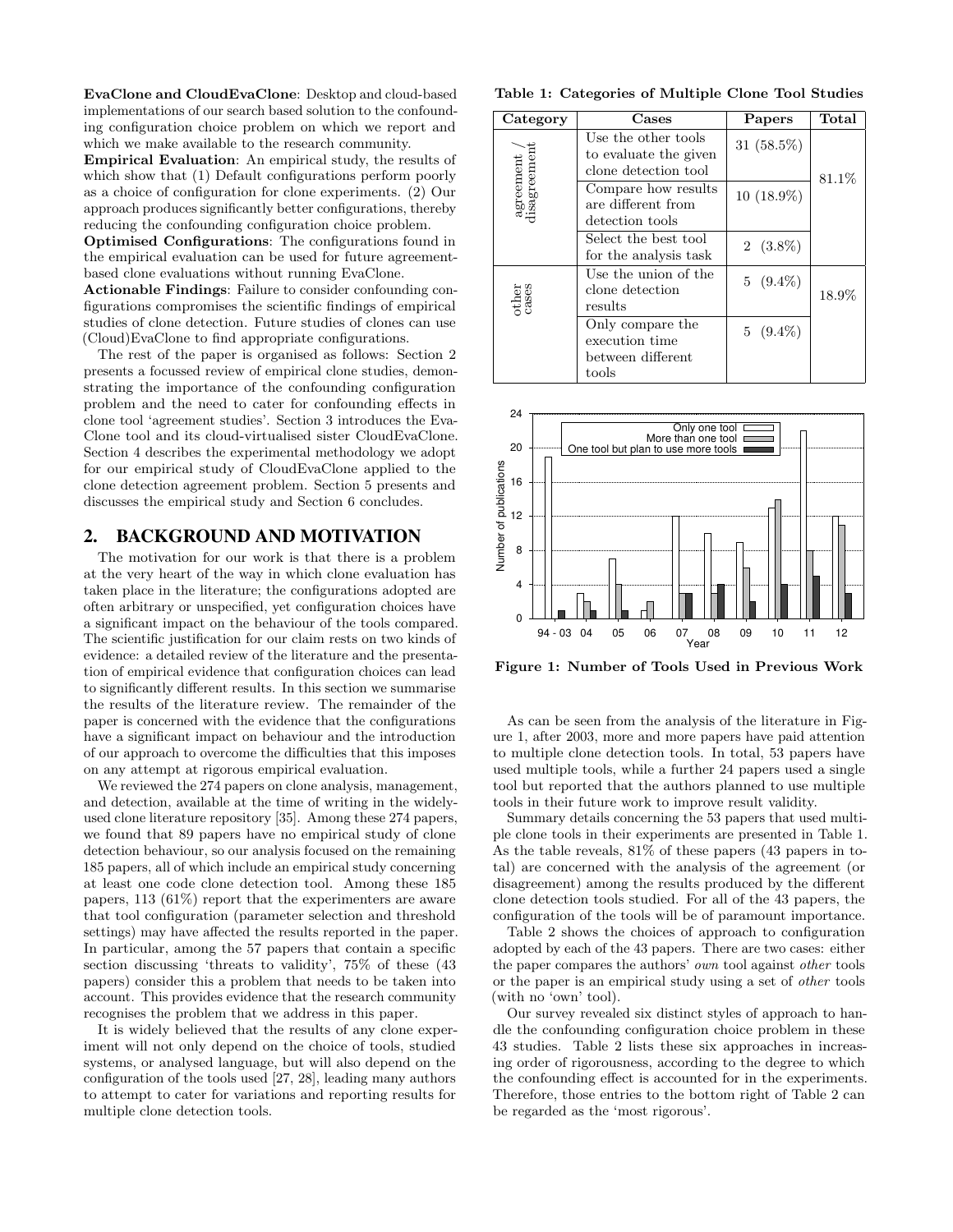|       |       |                  | Total |     |     |                |                |
|-------|-------|------------------|-------|-----|-----|----------------|----------------|
|       |       | $\overline{Und}$ | Arb   | Def | Jus | Var            |                |
|       | N/A   | 2                |       | 4   | 3   |                | 10             |
| nwo   | Und   | $\overline{2}$   |       |     | 0   |                | 2              |
|       | Arb   | $\overline{2}$   |       |     | 0   |                | $\overline{2}$ |
| Tools | Def   | 0                |       |     | 0   |                |                |
|       | Jus   |                  |       | 5   | 8   |                | 15             |
|       | Var   | $\overline{2}$   |       | 5   | 4   | $\overline{2}$ | 13             |
|       | Total | 9                |       | 15  | 15  |                | 43             |

Table 2: Approaches to the Confounding Configuration Choice Problem in 43 Clone Comparison Papers

The entries in Table 2 have the following meanings:

- 1.  $N/A$ : no own tool is used.
- 2. Undefined: configurations are not reported.
- 3. Arbitrary: configurations are reported but with neither justification nor explanation.
- 4. Def ault: the tools' default configurations are used.
- 5. Justified: configurations are reported, together with some explanation as to why they have been selected.
- 6. Varied: several different configurations are used to attempt to cater for confounding configuration effects.

As Table 2 reveals, many authors simply use defaults, while very few attempt to experimentally cater for the potential confounding effects of parameter choice. The clone detection community does recognise this issue. Indeed, it is frequently commented upon in the literature. For example Nguyen et al. [29], who evaluated the performance of their tool JSync, comparing it to Deckard [16] and CCFinder [18] warn "Even though we ran JSync with different thresholds in comparing, we used the default running parameters for CCFinder and Deckard, thus, their results might not be as good as those with tuning for each system" [29]. Kim et al. [19] also compared their tool, MeCC, to Deckard, CCFinder, as well as the PDGbased detector [9] adding the caveat "We use their default options. However, careful option tuning may allow these tools to detect more Type-3 or Type-4 clones" [19].

Not all papers are concerned with the introduction of a new clone detection tool. Several empirically evaluate the effects that clones have on software engineering activities. However, all such empirical studies are affected in precisely the same way as the tool evaluation studies. For example, Hotta et al. [15] investigated the effects of clones on software evolution, but were compelled to include a similar warning about the confounding effects of configuration choices on their findings, warning the reader that "In this empirical study, we used default settings for all the detection tools. If we change the settings, different results will be shown" [15].

The clone research community is not complacent about the confounding configuration choice problem, it is merely that no approach has been found to ameliorate its effects and thereby to provide a more rigorous approach to empirical clone studies. This is the problem addressed by this paper.

Ideally, any clone-related study would compare against a gold standard, i.e. an oracle that knows whether code is cloned. However, such an oracle is not available. There have been attempts to create benchmarks, but even the largescale Bellon study [2] has only created a small sample of confirmed clones. Moreover, even experts can often not agree on whether something is a clone. As a result, authors of empirical studies of cloned code use clone detectors themselves

as oracles and accept their inaccuracy. Using multiple clone detectors in such studies improves on this: It is very likely that something is actually cloned if all used tools agree that it is a clone and it is very likely that something is actually not cloned if all tools agree that it is not cloned.

We introduce a search based approach to determine the configurations (from the space of all configuration choices) that maximises tool agreement for a set of tools on a set of systems. Such an 'agreement optimised' configuration avoids the problem that different tools might disagree about whether or not a line of code is cloned, simply because of the configuration parameter choices. Where tools disagree on the agreement optimised configuration, the experimenter can have a stronger confidence that this is due to the effect studied and not some coincidence of the parameter settings. We believe that this work will put clone evaluation on a more rigorous and firm footing.

## 3. THE EVACLONE SOLUTION

In this section we introduce EvaClone, our approach to addressing the confounding configuration choice problem and its implementation. We then briefly describe the sister version which is parallelised for cloud deployment.

## 3.1 EvaClone

Given a clone detection tool set  $TS = \{T_1, \ldots, T_n\}$ , a set of subject systems  $SS = \{S_1, \ldots, S_m\}$ , the clone detection tool configuration problem is to automatically search for configuration settings,  $X$ , for  $TS$  in the configuration search space  $\Omega$ , subject to:

$$
\begin{array}{ll}\textit{maximise} & f(TS(X), SS) \\ X \in \Omega \end{array}
$$

The fitness function  $f$  can be defined according to the specific clone analysis task. In this paper we report on the application of EvaClone using fitness functions that seek to maximise tool agreement, since this is important for many of the empirical studies in the literature, as revealed by the review in Section 2. However, the choice of fitness function is a parameter to our approach and so EvaClone provides a framework for optimising configurations of clone detection tools.

Our tool uses a Genetic Algorithm (GA) to search the configuration space, guided by the chosen fitness function. Figure 2 depicts the EvaClone architecture. Phase 1 (Initialisation) generates a randomised initial population of configurations. This population is seeded with defaults to give the existing default a fair chance of selection.

The computational expense of the approach resides in Phase 2 (Fitness Evaluation), since this requires that each tool is executed with each configuration from the population on each subject system. The fitness function gives a value to each configuration by evaluating the level of agreement among the tools for that specific configuration. This phase includes the conversion of the clone detector output into a General Common Format (GCF); any output in a proposed standard format (RCF) [11] can be converted to GCF.

The genetic operations used in Phase 3 are described in Section 4.2. The termination condition is satisfied when no fitness improvement occurs for thirty generations or when the maximum allowed budget (100 generations in our study) is exhausted. The final recommended configuration is the one found with the highest fitness over all generations.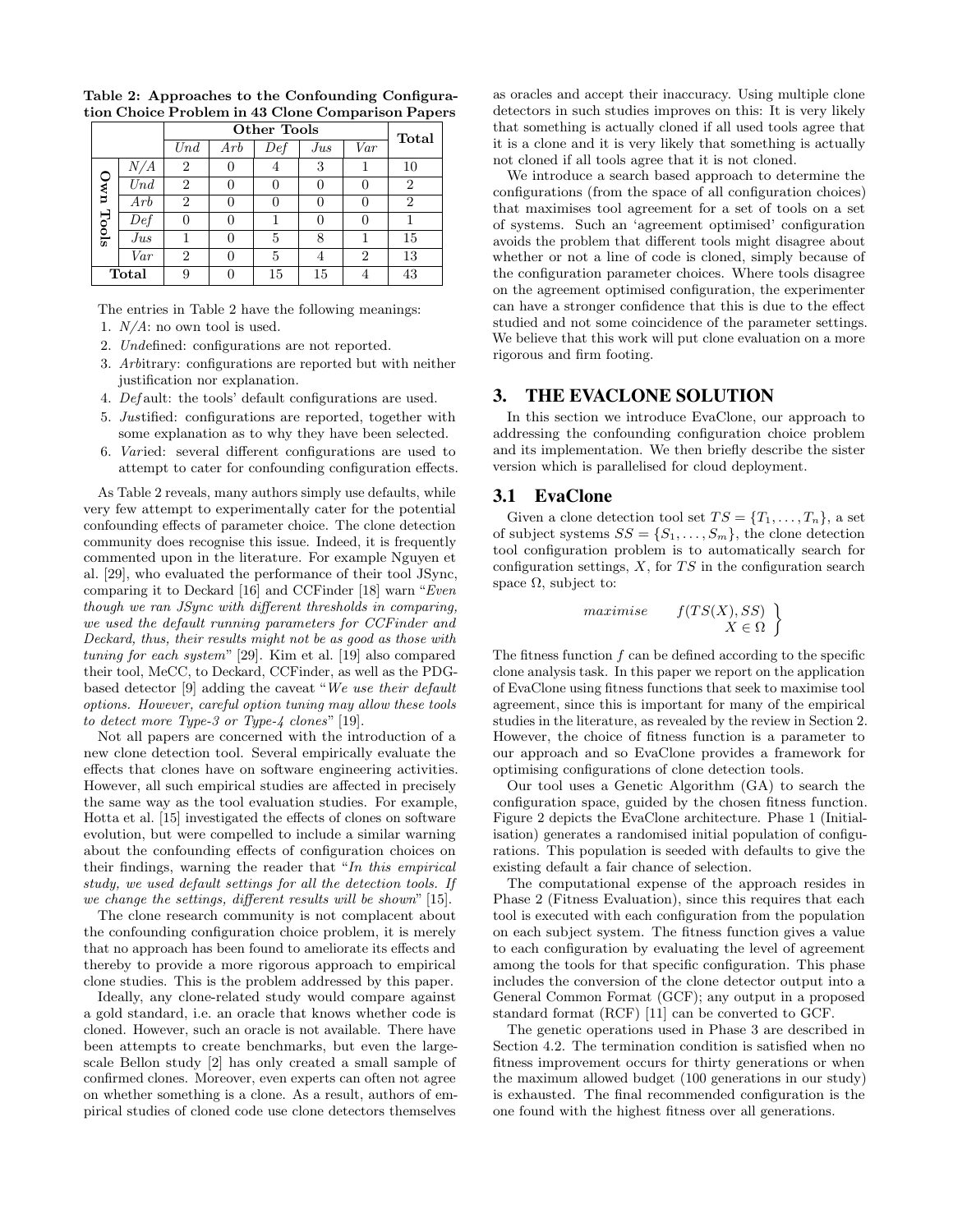

Figure 2: EvaClone Architecture

## 3.2 A Parallelised Cloud-Deployed EvaClone

EvaClone needs to run multiple clone experiments on multiple tools over multiple subject systems to find suitable configurations. Depending on the subject systems' size and the performance of the clone detection tools, it can take from 30 seconds to 4 minutes to evaluate one individual in one experiment. Each experiment uses a population size of 100 and runs up to 100 generations.

Furthermore, in order to evaluate our approach, we need to perform inferential statistical testing on the results required for evaluation of EvaClone configurations [1, 13]. This statistical testing requires multiple experimental trials for each experiment. In this paper we used 20 such repeated trials for each experiment on which we report. On a conventional desktop machine, this would have taken a total time of approximately 15 years, which is clearly infeasible.

In order to cope with the computational time required, we developed a parallel version of EvaClone which can be deployed in the cloud, thereby allowing flexible control of computational time. Our approach also allows the EvaClone user to trade computational cost for execution time. We call this parallel virtualised version 'CloudEvaClone'. Using CloudEvaClone's parallel computation, spread over many virtualised machine instances, we were able to reduce computation time for all experiments reported on in this paper from a minimum possible time of 15 years (on a single desktop) to 2 weeks (in the cloud).

The virtualisation required to implement CloudEvaClone also facilitates perfect facsimile replication of our results. That is, we are able to make available the entire virtualised execution image for our experiments to other researchers. Our image can be re-deployed and re-executed by others, thereby avoiding the confounding effects (due to different machines, operating systems and platforms) that bedevil empirical replication attempts for software tool studies. Using our approach, authors of future studies can thus have greater confidence that they are comparing 'like with like'.

CloudEvaClone consists of two tiers, a server tier and a client tier, the architecture of which is depicted in Figure 3. The server tier maintains a database and a task list. The database stores the previous evaluated fitness values, thereby memoising previous results to avoid the cost of re-computation. The task list maintains a list of current evaluation tasks, which is used to distribute the evaluation cost in parallel. The client tier runs two kinds of instances: master instances and slave instances. Each master instance runs one experiment with a parallel GA algorithm.



Figure 3: CloudEvaClone Architecture

For each generation, the algorithm first searches the database for the fitness of the current individual. If no record is found, the algorithm creates an evaluation task and sends it to the task list. Slave instances repeatedly poll the task list for unassigned tasks. If a slave finds tasks in the list, the first task is popped from the list and the slave will evaluate the task and send the fitness value back to the database in the server tier.

Since we are searching the space of all possible configurations of each tool, we are also, implicitly, testing the clone detection tools (very thoroughly in fact). As a result of this rigorous testing, it can happen that CloudEvaClone finds configurations for which a tool either crashes or non-terminates (these tools are research prototypes and not robust industrial strength tools after all). To avoid non-termination of a clone detection tool resulting in overall non-termination of the whole approach, both EvaClone and CloudEvaClone allow the user to set a conservative threshold execution time after which execution is automatically aborted. We performed an initial sensitisation study which suggested that when a tool runs for more than 10 minutes on a clone detection instance, it tends to run for at least several further hours without result, so we set our cut-off threshold at 10 minutes.

CloudEvaClone is designed to be flexible; the master and slaves do not interact with each other directly. This design means that, subject to the trade off between the user's time and budget, master and slave instances can be added and/or removed from a CloudEvaClone execution at any time without the need to restart the experiment.

For the empirical study reported in this paper, we deployed CloudEvaClone on Amazon's Elastic Compute Cloud (EC2). Three master instances were used, running three experiments at a time and two hundred slave instances were used to perform fitness evaluations. All instances were run on Ubuntu 12.04 LTS systems. The specifications of each instance are: 4 EC2 Compute Units with 7.5 GB memory and 850 GB instance storage.

In total one or other clone detector was executed a total of 9.3 million times. Memoisation was deployed in 13% of cases, thereby saving this proportion of the execution time. Since the clone configuration search space is approximately  $10^{17}$  we cannot expect higher figures for memoisation, but the saving it represents is valuable, since it directly corresponds to reductions in cloud computation costs. Though it is executed in the cloud, CloudEvaClone is merely a parallelisation of EvaClone; it produces the same results and has the same functional properties (including memoisation). CloudEvaClone's master/slave parallelisation simply allows the non-functional properties of cost and execution time to be traded off against one another in a fully flexible manner.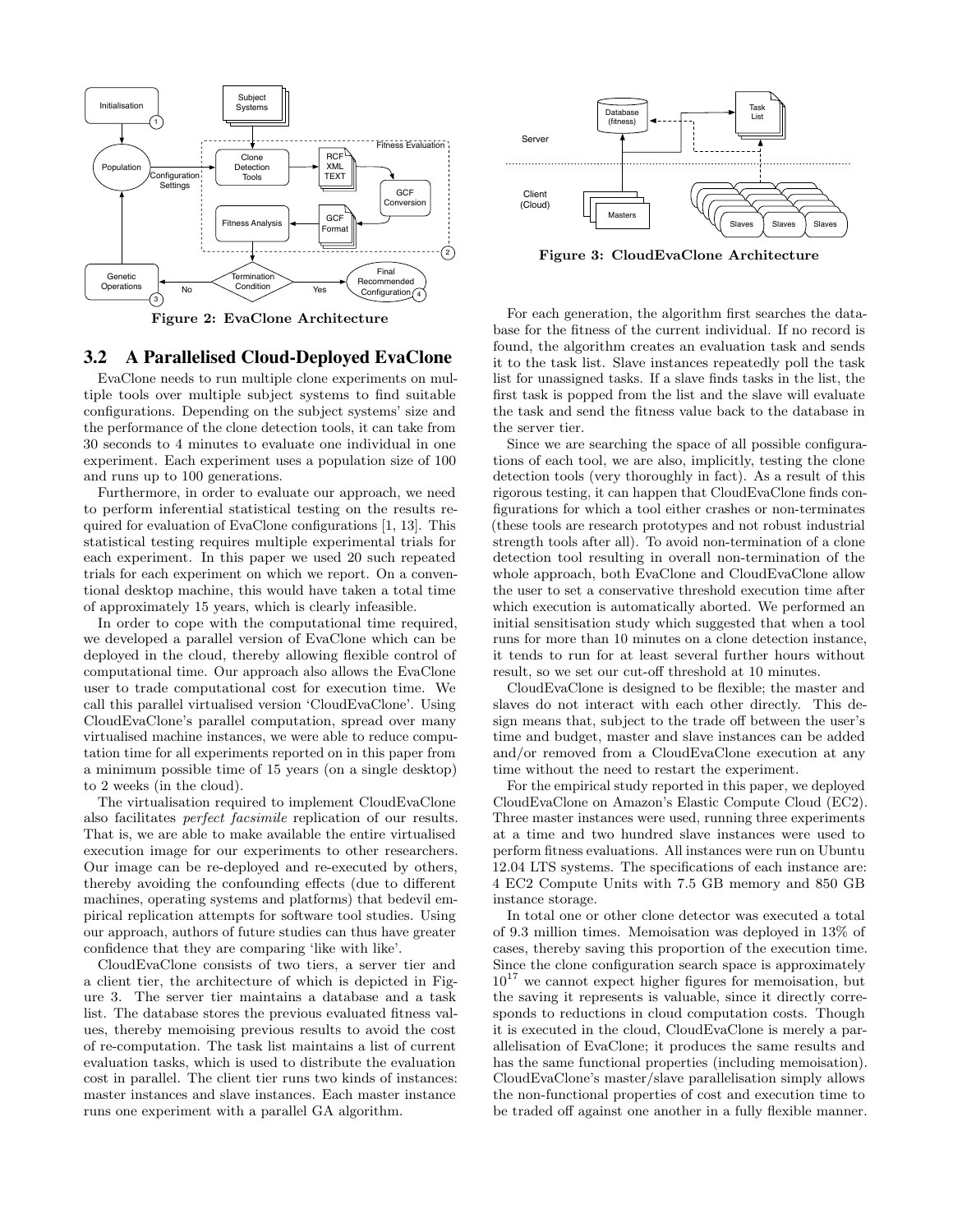| Subjects Sets | Subjects | <b>Full Name</b>         | <b>Files</b> | <b>LOC</b> | $\rm SLOC$ | Description                           |
|---------------|----------|--------------------------|--------------|------------|------------|---------------------------------------|
|               | we       | weltab                   | 65           | 11.700     | 10.038     | election tabulation system            |
| C Set         | cook     | cook                     | 590          | 80,408     | 50.621     | file construction tool                |
|               | snns     | snns                     | 625          | 120.764    | 86.539     | simulator for neural networks         |
|               | psql     | postgresql               | 612          | 234.971    | 156.312    | Database management system            |
|               | javadoc  | netbeans-javadoc         | 101          | 14.360     | 9.579      | Javadoc package in the NetBean IDE    |
| Java Set      | ant      | eclipse-ant              | 178          | 34.744     | 16.106     | Ant package for the Eclipse IDE       |
|               | jdtcore  | eclipse-idtcore          | 741          | 147.634    | 98,169     | JDT core package for the Eclipse IDE  |
| swing         |          | $j2sdk1.4.0-javax-swing$ | 538          | 204,037    | 102,836    | Java $2$ SDK $1.4.0$ Swing components |

Table 3: The Bellon Suite of Eight Benchmark Subjects for Clone Detection Research Used in this Paper

#### Table 4: The Clone Detection Tools Used

| Tool                                   |        |                           |       |
|----------------------------------------|--------|---------------------------|-------|
|                                        |        | Approach Support Language | Type  |
| $ $ PMD's CPD 5.0 [6]                  | Token  | C, $C++$ , $C#$ , Java    | 1,2   |
| $\vert$ IClones 0.1 $\vert$ 10 $\vert$ | Token  | Java, C, $C_{++}$ , ADA   | 1,2,3 |
| CCFinder 10.2.7.4 [18]                 | Token  | $C, C++, Java, COBOL$     | 1,2,3 |
| $\sqrt{\text{ConQAT 2011.9}}$ [17]     | Token  | independent               | 1,2   |
| Simian 1.5.0.13 [14]                   | Text   | independent               | 1,2   |
| NiCAD 3.2 [33]                         | Parser | $C, C#,$ Java, Python     | 1,2,3 |

## 4. EMPIRICAL EVALUATION

The choice of fitness function, clone tools to be configured, and subject systems to which these tools will be applied are all parameters to our approach. However, we wish to provide a concrete evaluation. Therefore, we chose a fitness function, detection tool set and subject system set to address the problems of rigorous empirical evaluation of clones in experiments for which clone detection agreement matters. As shown in Section 2, such configurations have proved to be pivotal in removing the confounding configuration problem for at least 43 previous empirical studies. Therefore, such 'maximally agreeing' configurations are also likely to remain important in future empirical clone evaluation work.

## 4.1 Clone Detectors and Subject Systems Used

For our evaluation we used six clone detectors, all of which are commonly used in clone analysis work. Table 4 presents summary information about each of these tools. For the systems on which to apply the tools, we adopted the widelyused Bellon benchmark [2]. These choices were made to maximise the chances that the specific configuration results reported in this paper will be a useful contribution to the community in future work on clone evaluation.

Summary information about the subject systems used is presented in Table 3, with data about the systems' sizes (in lines of code, physical source lines, and number of files). The subject systems are divided into two sets: a set of subject systems written in C and a set of systems written in Java.

#### 4.2 Configuration of the Genetic Algorithm

Clone detection researchers have a consensus that clone fragments containing fewer than 6 lines are meaningless [2]. Search based tools (such as EvaClone and CloudEvaClone) are well-known to exploit search spaces to find solutions that maximise fitness irrespective of such domain-specific concerns, unless they are factored into the search problem [12]. Therefore, we constrained the search to a range of minimum lines (MinLine) of a clone fragment from 5 to 7. For Con-QAT, Simian, and NiCAD, the minimum length of clones is measured in lines, so clones no smaller than MinLine are output by these tools. However, for PMD, IClones and CCFinder, the minimum length is measured in tokens. There is no simple correspondence between tokens and lines: A line

may contain few or many tokens. To solve this compatibility problem between tools, we set the range of minimum tokens  $(MinToken)$  to 10–300. The lower bound of  $MinToken$  is sufficiently small that it ensures that clones smaller than MinLine are possible. Should any clone reported by any tool contain fewer than MinLine lines, we remove it using a post-processing filter applied to all tools. Thus, the MinLine setting is enforced over all tools.

Each configuration setting is coded as an integer in the range specified in Table 5 (which also shows the final configurations reported by CloudEvaClone, which are discussed in Section 5). For example, the chromosome for the default configuration is represented as the vector of values  $(50,6,0,0,20,12,0,0,1,0,1,0,0,1,0,0,1,0,0,1000,3,0,0)$ , though this is merely one element of the configuration search space Ω. We wrote a decoding driver script for each clone detection tool. The driver converts the vector of values produced by EvaClone and CloudEvaClone to the required format used by each of the clone detection tools. Our genetic algorithm uses the tournament selection method to create mating pools. A single point crossover operator and a single point mutation operator is used to reproduce offsprings. The crossover rate is 0.8 and the mutation rate is 0.1.

## 4.3 Fitness Functions

The fitness function is another parameter to our approach and must be carefully chosen. For the empirical evaluation we focus on the agreement of clone detectors. As discussed, the more the clone detectors agree, the more trustable are their results. Thus, the goal is to find configurations that lead to maximal agreement of clone detectors.

Given a configuration, the fitness function returns a value indicating the degree of agreement of the clone tools on the subject systems for the given configuration. We distinguish between two use-cases for the fitness function, depending upon whether it is applied to a set of systems (seeking agreement on all of them with a general fitness) or a single subject system (with an individual fitness), in which case the clone tools should agree only on that specific system of interest:

Individual Task: Given a set of subject systems  $SS =$  ${S_1, \ldots, S_m}$ , for a system  $S_k \in SS$ , search for a better configuration  $X$  for tool set  $TS$  containing  $n$  tools to get the maximum agreement of clone detection results on  $S_k$ . The individual fitness function for the Individual Task is:

$$
f_I(TS(X), S_k) = \frac{\sum_{i=1}^n (i \times \text{AgreedLOC}[i])}{n \times \sum_{i=1}^n \text{AgreedLOC}[i]} \tag{1}
$$

**General Task:** Given a set of systems  $SS = \{S_1, \ldots, S_m\},\$ automatically search a better configuration  $X$  for tool set  $TS$  to get the maximum agreement of clone detection results on all the subjects in SS. The general fitness function for the General Task is based on Equation 1 and defined as: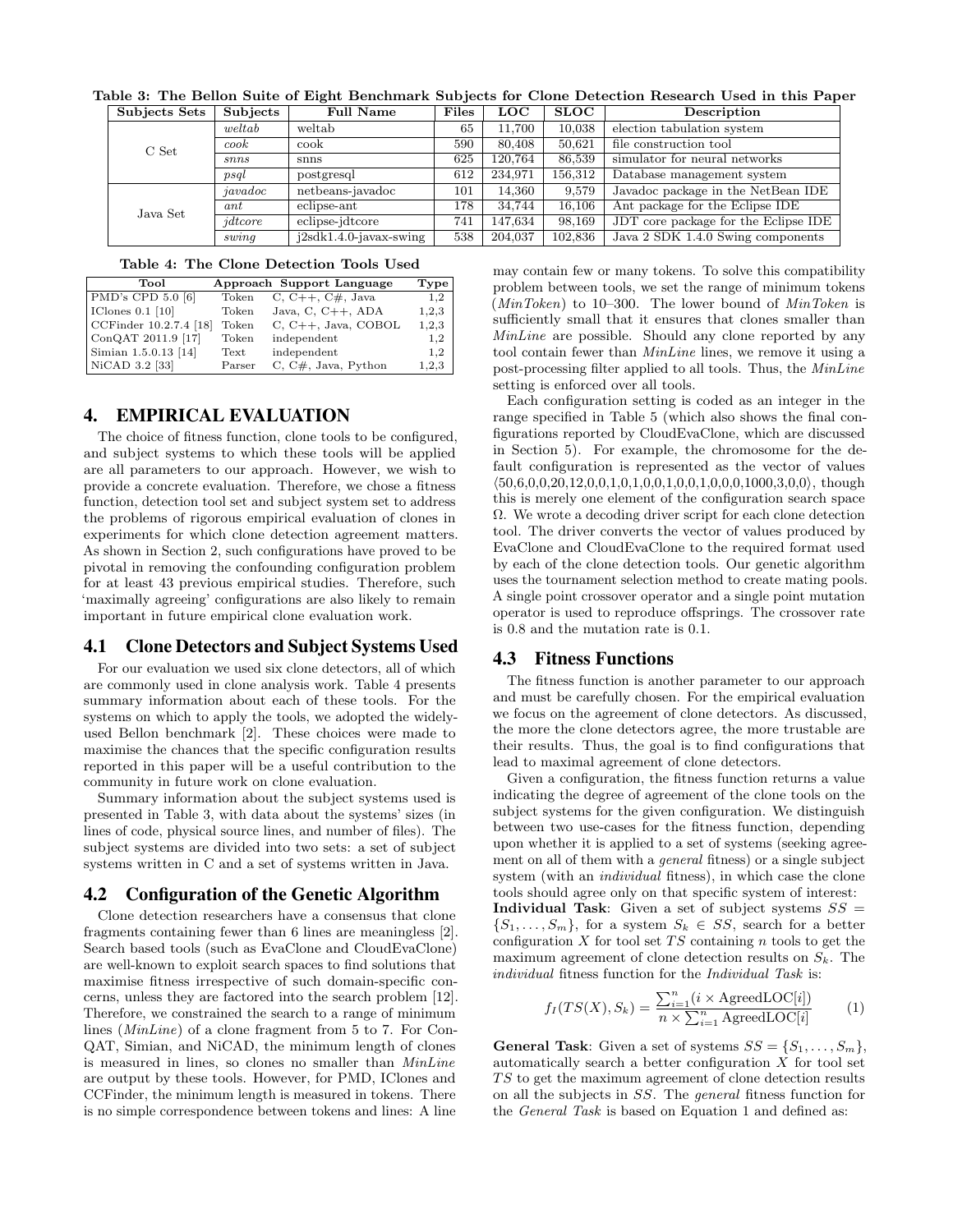|                         |          |                             |                                                           |                                           |                | <b>Configuration Settings</b> |                |                    |                                            |                |                |                |                     |                |
|-------------------------|----------|-----------------------------|-----------------------------------------------------------|-------------------------------------------|----------------|-------------------------------|----------------|--------------------|--------------------------------------------|----------------|----------------|----------------|---------------------|----------------|
| Tools                   |          | Parameter Name              | Range                                                     | Default                                   |                | General                       |                |                    | Individual (Specific to Each Bellon Suite) |                |                |                |                     |                |
|                         |          |                             |                                                           |                                           | $\overline{C}$ | Java                          | wel            | $\overline{c}$ ook | snns                                       | psal           | java           | ant            | $\overline{\eta}dt$ | swinq          |
|                         |          |                             |                                                           |                                           | Set            | Set                           | tab            |                    |                                            |                | doc            |                | core                |                |
| <b>Tools</b>            |          |                             | Minimum Clone Size Settings (Applicable to Several Tools) |                                           |                |                               |                |                    |                                            |                |                |                |                     |                |
| PMD,<br>CCFinder        | IClones, | MinToken                    | 10-300                                                    | 50                                        | 14             | 26                            | 30             | 10                 | 13                                         | 13             | 31             | 29             | 29                  | 26             |
| ConQAT,<br><b>NiCAD</b> | Simian,  | MinLine                     | $5 - 7$                                                   | 6                                         | $\overline{5}$ | 5                             | 6              | 5                  | 5                                          | $\overline{5}$ | 5.             | 5              | 6                   | $5^{\circ}$    |
| Tool                    |          |                             |                                                           | Technique-Specific Configuration Settings |                |                               |                |                    |                                            |                |                |                |                     |                |
| <b>PMD</b>              |          | PMDIgnoreLiterals           | 0,1                                                       | $\Omega$                                  | $\Omega$       | 1                             | $\Omega$       |                    |                                            | $\overline{0}$ |                | $\mathbf{1}$   | 1                   | $\mathbf{1}$   |
|                         |          | PMDIgnoreIdentifiers        | 0,1                                                       | $\overline{0}$                            | $\overline{0}$ | $\mathbf{1}$                  | 1              | 1                  | $\overline{0}$                             | $\overline{0}$ | 1              | $\overline{1}$ | $\mathbf{1}$        | $\overline{1}$ |
| <b>IClones</b>          |          | MinBlock                    | $0 - 300$                                                 | 20                                        | 8              | 6                             | $\Omega$       | 6                  | 9                                          | $\overline{7}$ | 4              | 3              | 5                   | 6              |
| CCFinder                |          | <b>TKS</b>                  | 1-300                                                     | 12                                        | 10             | $\overline{7}$                | $\overline{4}$ | 8                  | 8                                          | 9              | 1              | $\overline{4}$ | $\mathbf{1}$        | 3              |
|                         |          | ignoreCurlyBraces           | 0,1                                                       | $\Omega$                                  | $\Omega$       | $\mathbf{1}$                  | $\Omega$       | 1                  |                                            | $\mathbf{1}$   | $\Omega$       | 1              | $\mathbf{1}$        | $\overline{0}$ |
|                         |          | ignoreIdentifiers           | 0,1                                                       | $\overline{0}$                            | $\Omega$       | $\mathbf{1}$                  | $\Omega$       | $\Omega$           | $\Omega$                                   | $\Omega$       | 1              | 1              | $\mathbf{1}$        | 1              |
|                         |          | ignoreIdentifierCase        | 0.1                                                       | $\overline{0}$                            | $\mathbf{1}$   | 1                             | $\Omega$       | 1                  | $\Omega$                                   | $\Omega$       | $\Omega$       | 1              | $\mathbf{1}$        | $\overline{0}$ |
|                         |          | ignoreStrings               | 0,1                                                       | $\overline{0}$                            | $\mathbf{1}$   | $\mathbf{1}$                  | 1              | 1                  | $\mathbf{1}$                               | 1              | 1              | 1              | $\overline{1}$      | $\overline{1}$ |
|                         |          | <i>ignoreStringCase</i>     | 0,1                                                       | $\mathbf{1}$                              | $\mathbf{1}$   | $\Omega$                      | $\Omega$       | $\mathbf{1}$       | $\mathbf{1}$                               | $\mathbf{1}$   | $\mathbf{1}$   | $\Omega$       | $\Omega$            | $\overline{0}$ |
|                         |          | ignoreNumbers               | 0,1                                                       | $\overline{0}$                            | $\mathbf{1}$   | $\Omega$                      | $\mathbf{1}$   | 1                  | $\Omega$                                   | 1              | 1              | 1              | $\overline{0}$      | $\mathbf{1}$   |
| Simian                  |          | ignoreCharacters            | 0,1                                                       | $\overline{0}$                            | $\mathbf{1}$   | 1                             | $\mathbf{1}$   | 1                  |                                            | 1              | 1              | $\overline{0}$ | $\mathbf{1}$        | $\overline{0}$ |
|                         |          | ignoreCharacterCase         | 0,1                                                       | $\mathbf{1}$                              | $\mathbf{1}$   | $\Omega$                      | $\mathbf{1}$   | $\mathbf{1}$       | $\mathbf{1}$                               | $\mathbf{1}$   | $\Omega$       | $\Omega$       | $\mathbf{1}$        | $\overline{0}$ |
|                         |          | ignoreLiterals              | 0,1                                                       | $\overline{0}$                            | $\Omega$       | $\Omega$                      | $\Omega$       | $\Omega$           |                                            | $\Omega$       | $\Omega$       | $\Omega$       | $\overline{0}$      | $\overline{0}$ |
|                         |          | ignoreSubtypeNames          | 0,1                                                       | $\overline{0}$                            | $\mathbf{1}$   | 1                             | $\Omega$       | $\mathbf{1}$       | $\mathbf{1}$                               | $\mathbf{1}$   | $\Omega$       | 1              | $\mathbf{1}$        | $\mathbf{1}$   |
|                         |          | ignoreModifiers             | 0,1                                                       | $\mathbf{1}$                              | $\overline{1}$ | $\Omega$                      | $\overline{0}$ | $\mathbf{1}$       | $\overline{0}$                             | $\Omega$       | $\mathbf{1}$   | $\overline{1}$ | $\overline{0}$      | $\overline{0}$ |
|                         |          | <i>ignore</i> VariableNames | 0,1                                                       | $\overline{0}$                            | $\mathbf{1}$   | $\Omega$                      | 1              | 1                  |                                            | 1              | $\Omega$       | $\Omega$       | $\mathbf{1}$        | $\mathbf{1}$   |
|                         |          | balanceParentheses          | 0,1                                                       | $\overline{0}$                            | $\Omega$       | $\Omega$                      | $\Omega$       | $\Omega$           | $\Omega$                                   | $\Omega$       | $\Omega$       | $\Omega$       | $\Omega$            | $\overline{0}$ |
|                         |          | balanceSquareBrackets       | 0,1                                                       | $\overline{0}$                            |                | 1                             | $\overline{0}$ |                    |                                            | $\overline{0}$ | $\overline{0}$ | $\overline{0}$ | $\overline{0}$      | $\overline{0}$ |
|                         |          | MaxLine                     | 100-1000                                                  | 1000                                      | 549            | 604                           | 550            | 295                | 556                                        | 283            | 794            | 329            | 776                 | 171            |
| NiCAD                   |          | <b>UPI</b>                  | $0.0 - 0.3$                                               | 0.3                                       | 0.3            | 0.2                           | 0.3            | 0.3                | 0.3                                        | 0.3            | 0.2            | 0.3            | 0.2                 | 0.2            |
|                         |          | <b>Blind</b>                | 0,1                                                       | $\overline{0}$                            | $\mathbf{1}$   | $\mathbf{1}$                  | $\mathbf{1}$   | 1                  | $\mathbf{1}$                               | 1              | 1              | 1              | $\mathbf{1}$        | 1              |
|                         |          | Abstract                    | $0 - 6$                                                   | $\overline{0}$                            | 6              | 6                             | $\Omega$       |                    | 6                                          |                | 6              | $\Omega$       | 6                   | 6              |

Table 5: Best General and Individual Configurations Found by CloudEvaClone for the Clone Detection Tools

$$
f_G(TS(X), SS) = \frac{1}{m} \sum_{S_k \in SS} f_I(TS(X), S_k)
$$
 (2)

In these fitness equations AgreedLOC $[i]$  represents the number of lines reported as cloned by exactly i tools.

For example, AgreedLOC[6] is the number of lines reported as cloned by 6 tools, AgreedLOC[1] represents the number of lines reported as cloned by only a single tool. Higher weight is given to those AgreedLOC[i] values with larger i, by multiplying AgreedLOC[i] by i. This ensures that the larger agreement on the clone detection results among the tools, the higher the fitness.

The individual fitness function is based on the following observation: We focus only on lines that are reported by at least one tool as cloned. If we draw a histogram that shows for each such line how many tools report this line as cloned, we want to maximise the area covered by the histogram. The sum of all AgreedLOC $[i]$  is the number of lines reported as cloned by at least one tool. Thus, the denominator is the maximal achievable area. The numerator is the actual area covered. The general fitness function is computed from the individual fitness for each system; it is simply the average of the individual fitness functions.

## 4.4 Research Questions

We use a large-scale empirical study of CloudEvaClone to address the following research questions:

RQ1 (Default Agreement Baseline): How much agreement can be obtained using the default configuration of clone detection tools? We ask this question to establish the validity of our approach: If it turns out that the default configurations produce good agreement, then our approach would not

be needed. We also need this result to provide a baseline against which to compare the results from our approach: How much better are they than the default configurations that would otherwise be used, were there no alternative.

RQ2 (Optimised General Agreement): How much agreement can our approach find among all tools using the general fitness function, which seeks to find agreement on all subject systems? This question establishes how useful our approach is at finding new default configurations for sets of tools and subject systems.

Of course, should it turn out that CloudEvaClone does, indeed, produce significantly better configurations than the currently used defaults, then, as a byproduct we shall also have a new default configuration for these tools.

RQ3 (Optimised Individual Agreement): How much agreement can our approach find among all tools using the individual fitness function, which seeks to find agreement on each individual subject system in isolation? If we can find even better configurations for individual systems, then this will be useful for researchers who wish to study the properties of clones arising from the systems studied themselves, rather than the detection techniques. By choosing a different configuration for each system, a researcher can reduce the confounding effect that a single configuration may have on different detection characteristics for different systems.

RQ4 (Accuracy): How much will recall and precision change when the optimised configurations are used? Clearly, a change in a tool's configuration will impact its recall and precision and usually there is a tradeoff between them. Configuration choices are intended to allow the user to prefer recall over precision and vice versa. It is thus important to know if the optimisation for agreement prefers recall or precision.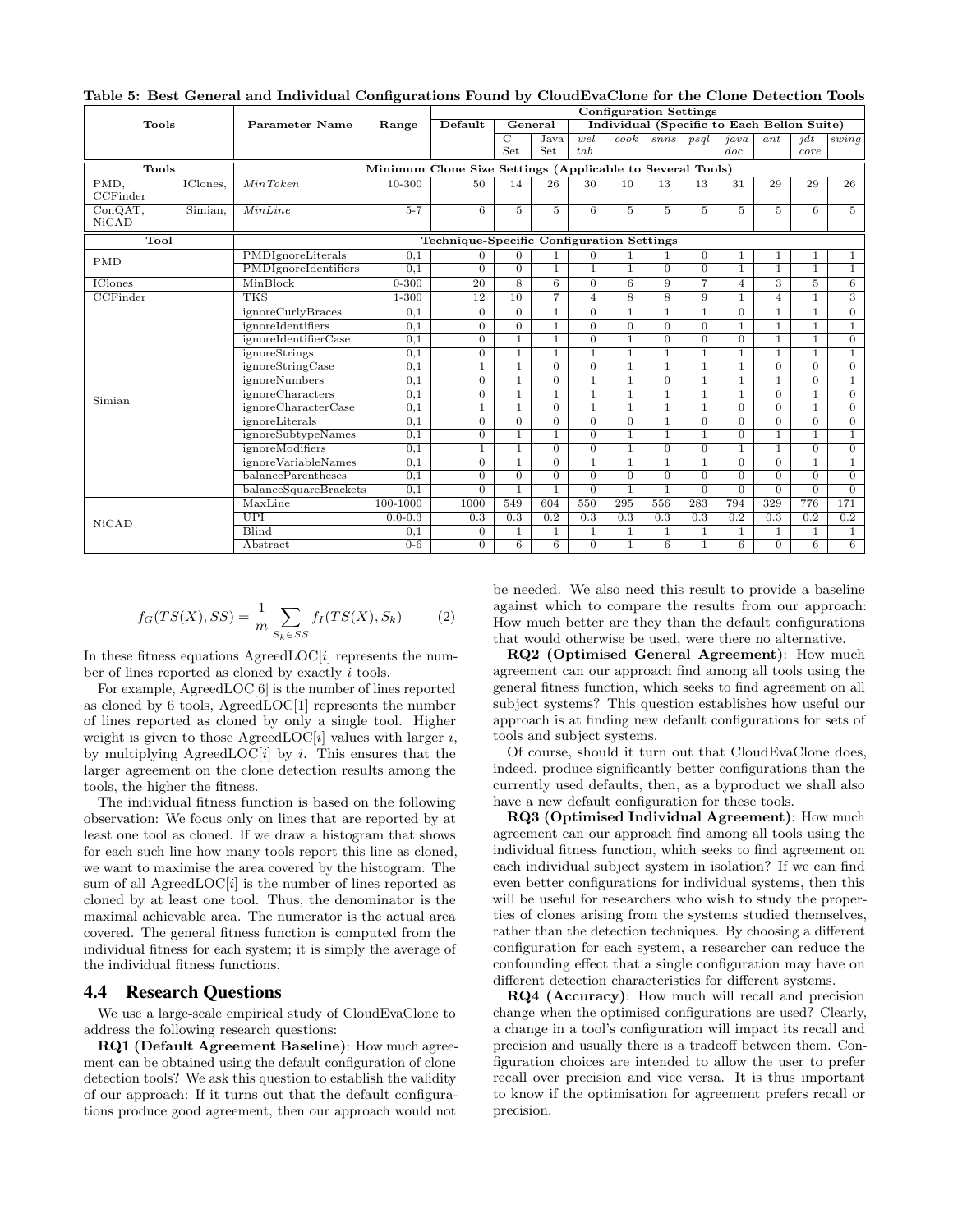

## 5. RESULTS AND DISCUSSION

While RQ1 can be answered by simply running the fitness evaluation component of EvaClone on a desktop, the experiments for RQ2 and RQ3 required 132,467 CPU hours. This would have taken approximately 15 years of continual execution on a conventional desktop machine. Therefore, we used CloudEvaClone to parallelise the computation and thereby render the execution time manageable. The significant computational effort involved is due to the need to evaluate our approach thoroughly. A future user of (Cloud)EvaClone would require only a tiny fraction of this computational effort to find suitable configurations.

## 5.1 RQ1: Default Agreement Baseline

To establish how much agreement can be obtained with the default configurations as our baseline, we compute the agreement and fitness values for the individual subject systems as shown in the table on the left-hand side of Figure 4. For each of the eight systems, the table shows the number of lines for which exactly i tools agree that the line is cloned. In addition, it shows the number of lines that at least one tool reports as cloned  $(\sum$  AgreedLOC[i]) and the fitness value f.

For example, weltab has 6,941 out of 9,987 lines where all six tools agree that the line is cloned and 937 lines where only a single tool detects the line as cloned. Most of the time, all six tools agree for the weltab system and so, consequently, the fitness value  $f$  is high  $(0.84)$  for *weltab*. However, *weltab* is unusual; all other systems have much lower agreement (and fitness values between 0.31 and 0.51). In particular the number of lines where only one of the tools detected the line as cloned is very large for the other systems.

The histogram on the right of Figure 4 shows the agreement values from the table on the left as percentages of all lines reported as cloned. The figure confirms weltab as outlier and in most cases only one or two tools agree that a line is cloned. Thus, the answer to RQ1 is: In their default configurations, clone detection tools have a low agreement on which lines are cloned.

However, it could be the case that the configurations actually have a low impact on the results: perhaps the low agreement observed is due to the fundamentally different clone detection techniques the tools implement. To estimate the impact that the configurations *actually* have on the agreement, we compare randomly generated configurations with the default configuration.

For both sets of C and Java systems, 100 random (but valid) configurations are generated as a sample of the space of all valid configurations. Each generated configuration is applied to the six detection tools which are run on each of the eight subject systems.



Figure 5: Default Configurations Perform Poorly

The fitness values of the generated configurations  $X$  are then compared with those of the default configuration  $X_d$  by computing their difference as a fitness improvement ratio of X to  $X_d$ :

$$
fir(X) = \frac{f(TS(X), S) - f(TS(X_d), S)}{f(TS(X_d), S)}
$$
(3)

In Equation 3, S is a set of subject systems (which could be a singleton set, in which case it applies to a single system). The equation can be used to asses fitness improvement ratios for both the general and the individual fitness functions.

Figure 5 shows the boxplots for the computed fitness improvement ratios. The two general sets (C and Java) are to the left of the figure, while the individual systems are to the right. As we can see from the figure, random configurations almost always cause a lower agreement than the default configuration, ranging up to almost 45% lower fitness values (snns). This shows that the agreement between clone detection tools is highly sensitive to their configurations. However, a small number of random configurations can actually improve the fitness (and thus increase the agreement), as can be seen for cook and the set of Java systems.

Therefore we conclude that, though default configurations favour agreement overall (compared to purely random configurations), there do, nevertheless, exist configurations that cause greater agreement between the results of clone detection tools than with the default configuration.

## 5.2 RQ2: Optimised General Agreement

Given that the default configurations cause low agreement and that randomly generated configurations can increase agreement, we use CloudEvaClone to search for configurations that maximise agreement. This experiment uses the general fitness function defined in Equation 2 to seek a configuration for the C and Java set that maximise agreement. In order to support inferential statistical testing, CloudEvaClone is executed 20 times. The fitness values for the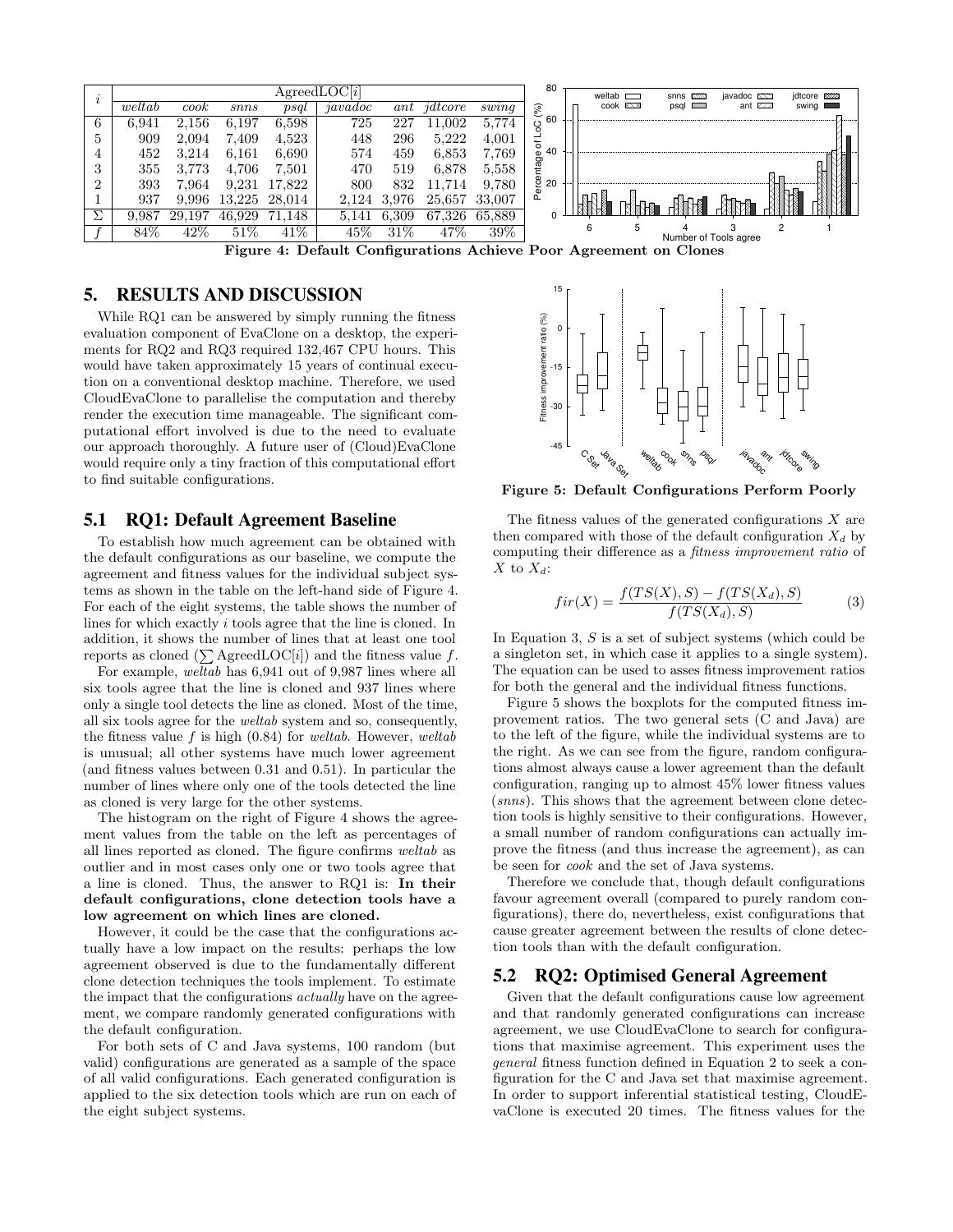

Figure 6: Agreement Improvement (over Defaults) for General and Individual Configurations

configuration generated by each run and each subject system are compared with those from the default configuration. The comparison is done based on the *fitness improvement* ratio (Equation 3) as was used to provide an answer to RQ1. Figure 6 shows the boxplots for the achieved improvements. The improvements of the general fitness for RQ2 are marked with a 'G', while the individual ones are marked with an 'I' (discussed with RQ3). The figure shows improvements for the Java (up to  $21.9\%$ ) and C set (up to  $10.6\%$ ) as well as for the individual systems. It is interesting to note that the improvements for the Java systems are larger than for the C systems. Moreover, weltab proves to be an outlier again.

To further confirm that the optimised configurations tend to have higher fitness values than default configurations, Wilcoxon signed rank tests were performed. For each system, 20 fitness value pairs are compared. Each pair consists of one fitness value for the general configuration from each GA run and the value for the default configuration. The null hypothesis is that the fitness values for the configurations we find are not significantly different from that of the default configuration. For all 8 systems the z-score was -3.92 and the p-value was 0.000 (three decimal places) conforming the observation from the box plots that our approach significantly outperforms the default configurations. In fact every one of the 20 executions of CloudEvaClone produces a better configuration. We also computed the effect size,  $r$ , in the standard way. That is, for a sample size  $N$ , the value of  $r$  is computed from the z-score:  $r = abs(\frac{z}{\sqrt{N}})$ . For all 8 systems, the effect size reported by this test is 'large' according to Cohen's effect size criteria [5] (which suggest 0.2 to 0.3 is a small effect, around 0.5 is a medium, while values above 0.8 denote large). Therefore, we answer RQ2 as follows: CloudEvaClone finds configurations that are significantly better than the current default configurations and with a large effect size.

The configurations found by the best of the 20 CloudEvaClone runs are reported in Table 5 (columns 5 and 6). It is interesting to observe the differences in configurations for the C and Java system sets which reflects the differences in coding styles and their impact on clone detection.

## 5.3 RQ3: Optimised Individual Agreement

By answering RQ2, new general configurations for C and Java systems have been established. As we have seen, there is a difference between C and Java systems—maybe there are even larger differences when CloudEvaClone searches for optimised configurations for the individual systems. RQ3 addresses this question using CloudEvaClone with the indi-

Table 6: Individual Configurations Significantly Outperform the General Configurations ( $\alpha = 0.05$ )

|          |         |       | Subjects $z$ -score $p$ -value Significant? |      | $r$ Effect Size |
|----------|---------|-------|---------------------------------------------|------|-----------------|
| weltab   | $-3.92$ | 0.000 | yes                                         | 0.88 | large           |
| ${c}ook$ | $-3.92$ | 0.000 | yes                                         | 0.88 | large           |
| snns     | $-3.81$ | 0.000 | yes                                         | 0.85 | large           |
| psal     | $-3.70$ | 0.000 | yes                                         | 0.83 | large           |
| javadoc  | $-3.92$ | 0.000 | yes                                         | 0.88 | large           |
| ant      | $-2.80$ | 0.005 | yes                                         | 0.63 | medium          |
| jdtcore  | $-3.92$ | 0.000 | yes                                         | 0.88 | large           |
| swing    | $-2.65$ | 0.008 | yes                                         | 0.59 | medium          |

vidual fitness function defined in Equation 1 and executing CloudEvaClone on each system in isolation to find optimised individual configurations.

Figure 6 shows the fitness improvements for the individual systems (I) side-by-side to the improvements previously achieved by the general configuration (G). The boxplots show that the individual optimisations not only lead to even greater agreement, but also that the range of improvements is smaller than for the general optimisation. Again, weltab is found to be an outlier.

To confirm that individual optimisations tend to generate higher fitness values than the general configurations, Wilcoxon signed rank tests are performed again. The null hypothesis is that fitness values of the general configurations are not significantly different from the ones for individual configurations. Table 6 shows the results are statistically significant in all cases, and with high effect sizes in all cases except ant and swing. Therefore, we answer RQ3 as follows: CloudEvaClone can find even greater agreement using the individual fitness function applied to each subject system in isolation.

To illustrate the improvements CloudEvaClone can provide, Figure 7 compares the fitness values and cumulative AgreedLOCs for the current default and CloudEvaClonereported general and individual configurations for the largest two systems, psql and swing. In this figure, the columns located above the horizontal axis legend  $\geq 5$ ' denote the lines of code reported as cloned by at least 5 tools (i.e.,  $AgreedLOC[5] + AgreedLOC[6]),$  while the columns above the legend 'potential cloned lines' denote the number of lines detected as cloned by at least one detection tool (i.e.  $\sum_{i=1}^{6}$  AgreedLOC[*i*]). As can be seen, the individual fitness gives the highest degree of agreement, while the currently used defaults offer the worst agreement, regardless of the number of tools from which we seek agreement.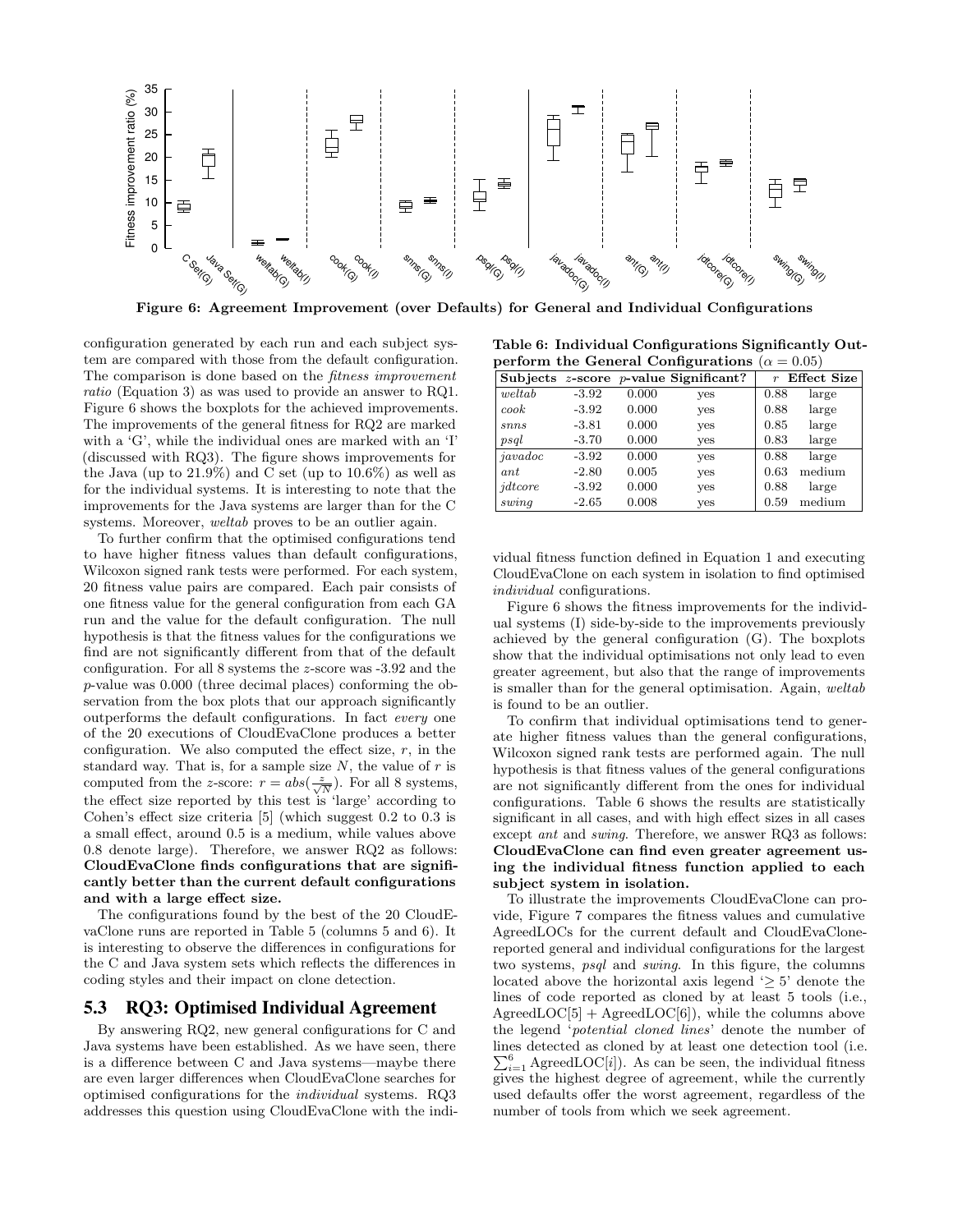

Figure 7: Agreement Levels for the Two Largest Systems psql and swing

# 5.4 RQ4: Accuracy

Whenever a new tool is introduced, the authors understandably want to investigate the performance of the new tool, hoping that it will outperform some competitor or stateof-the-art alternative tool or technique. In the literature [2, 34, 29], this is typically achieved using a 'gold standard' of human-assessed clones. The standard set that has emerged as a benchmark in many studies is the Bellon benchmark [2]. Using this benchmark, authors measure and compare the precision and recall of detection tools. As the tool's configurations allow them to favour recall over precision and vice versa, any comparison is only valid for one specific configuration. The optimisation for agreement has used the configuration space and it is important to know how this impacts precision and recall of the individual tools.

There are three accuracy criteria with which the impact of the optimised configurations can be studied:

- 1. The number of clone candidates: Higher agreement can be achieved by increasing the number of tools agreeing that a line is cloned or by increasing the number of tools agreeing that a line is not cloned. For the former one can expect more clone candidates and for the later one can expect fewer clone candidates.
- 2. Recall: If higher agreement is due to a larger number of clone candidates, then a higher recall can be expected.
- 3. Precision: If higher agreement is caused by fewer clone candidates, then a higher precision can be expected.

The first criteria can still be studied without a benchmark, but the other two criteria will use Bellon's benchmark which estimates precision and recall by comparing reported candidates against a (small number of) manually confirmed clone pairs. Bellon used two possible matchings of clone pairs to each other: 'Good' and 'OK' (see [2] for an explanation); we will only use the 'OK' matching.

Figure 8 shows the three criteria for the two largest systems psql and swing. Due to space restrictions, we only show results for two systems, but we will discuss the results for all systems. The first observation we can make is that the optimised configurations cause more candidates to be reported: For all eight systems and all five clone detectors, neither the individual nor the general optimised configurations have ever lead to a lower number of candidate pairs. In 46 out of 80 cases, the number of reported candidates more than doubled. Sometimes the number of reported candidate pairs exploded, as can be seen in Figure 8 for CCFinder and NiCAD on

psql and for PMD on swing. The explosion is an artefact of the Bellon framework: If a tool reports a large clone class (i.e. a clone with many instances), then every pair of clones in that class will be reported as a candidate pair, leading to a quadratic explosion. The explosion is the reason why Simian has not been included in the final evaluation as the number of generated candidate pairs was too large to process.

With such an increase of candidate pairs, one expects an increase in recall and a drop in precision. This can generally be observed in the reported precision and recall as computed by the Bellon framework. There is one situation with a drop in recall: The Bellon framework reports a lower recall for IClones applied to weltab with the individual optimised configuration. The situation is different for precision and there are a few cases where the precision is increased: The individual optimised configuration causes a higher reported precision for PMD on cook and psql, for CCFinder on snns, and for NiCAD on javadoc and swing. The general optimised configuration causes a higher reported precision in the same cases except for PMD on cook. This can also be seen in Figure 8 for PMD on psql and for NiCAD on swing. Because the optimised configurations increase precision and recall at the same time, it may be the case that the optimisation found better configurations for PMD, CCFinder, and NiCAD. However, this may be purely coincidental due to the limitations of the Bellon benchmark.

Overall, one can answer RQ4 with If CloudEvaClone is used to maximise agreement between clone detectors, recall will be favoured over precision and more candidates will be reported. However, there may be situations where a higher precision is preferable over recall. In such situations one can simply choose a different fitness function as the fitness function is a parameter to (Cloud)EvaClone.

## 5.5 Actionable results from this work

We have seen that many empirical studies compare clone tools and techniques (Section 2). However, there remain important scientific concerns, expressed repeatedly in the literature, that current practices are potentially flawed due to the confounding configuration choice problem.

We have seen that default settings, widely used in previous empirical studies, offer a poor solution to the problem (RQ1) and that EvaClone can produce significantly better configuration choices. The primary actionable finding from this research is that future studies of clones can use (Cloud)EvaClone to find appropriate configurations for their studies.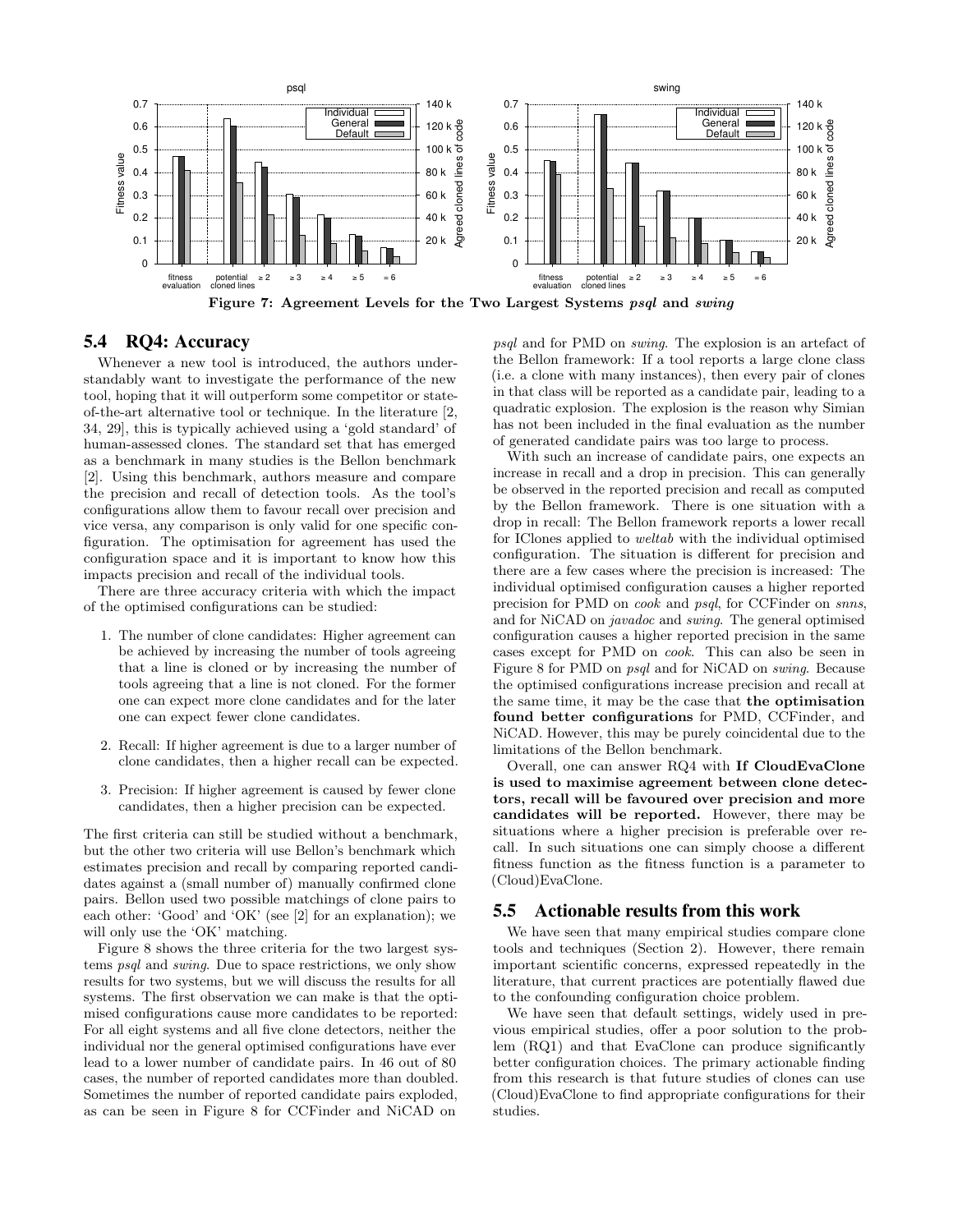

EvaClone and CloudEvaClone, their source code, and all of the data used and reported in this paper can be found at the papers' companion website<sup>1</sup>. We will also release CloudEvaClone including our experimental environment as an Amazon Machine Image (AMI), which can be used to create a virtual machine within the Amazon Elastic Compute Cloud (EC2) thereby facilitating replication. Authors can also use EvaClone with a different fitness function to tune configuration choices for other problems (not simply those involving clone tool agreement as reported upon here).

## 5.6 Limitations and Threats to Validity

The subject systems used in this paper are all open source and not necessarily representative of all software systems. However, they do constitute a widely-used 'benchmark' set, so the results reported here have actionable consequences for the clone detection community.

The clone detection tools also cannot be regarded as representative of all clone detection tools: Though we show that our approach performs significantly better than the currently used default settings for these techniques, we cannot necessarily predict its effect on other techniques. However, we have used techniques that represent several different widelyused approaches to clone detection (including text-, tokenand tree-based approaches). We therefore have some cause for confidence that CloudEvaClone may continue to prove useful for future, as yet unimplemented, tools and techniques. Note that the results are impacted by the approaches, e.g., including a PDG-based approach will change the outcome. Moreover, our fitness function favours recall over precision and is focussed on agreement – there may be situations where disagreement is more interesting.

Our approach to handling internal and construct validity is standard best practice for these forms of experiments [1, 13]: We have reported results for repeated runs, using nonparametric statistical testing for significance and have also reported results for the effect size. We set the alpha level (chance of a Type I error) at 0.05, which is widely regarded as a standard choice. We used a sample size of 20, which is guaranteed to be sufficient to avoid Type II errors in all experiments since all the Wilcoxon tests reported  $p < 0.05$ .

The results reported in RQ4 for recall and precision cannot be generalised due to the constraints of the Bellon framework. It would require an expert validating the candidates reported by each tool on each system for all three configurations (default, individual, general). With 3.4 million candidate pairs, even checking 1% of them is beyond being feasible.

## 6. CONCLUSION

We have introduced an approach to finding configurations for clone detection techniques that can be used to place empirical studies of clone detection on a more rigorous and firm footing. Our approach ameliorates the effects of the confounding configuration choice problem in clone studies. We demonstrated that this problem is an important one, widely recognised in the clone detection literature and for which there was, hitherto, no satisfactory solution.

We evaluated our approach with a large-scale empirical study, which revealed that it can find significantly better configurations than the defaults, and with a high effect size. We demonstrated that the current research practice of using defaults settings in empirical studies has to be changed. Our approach can be used to tune settings in clone detection experiments for specific subject systems.

<sup>1</sup> http://www.cs.ucl.ac.uk/staff/Y.Jia/projects/eva\_clone/